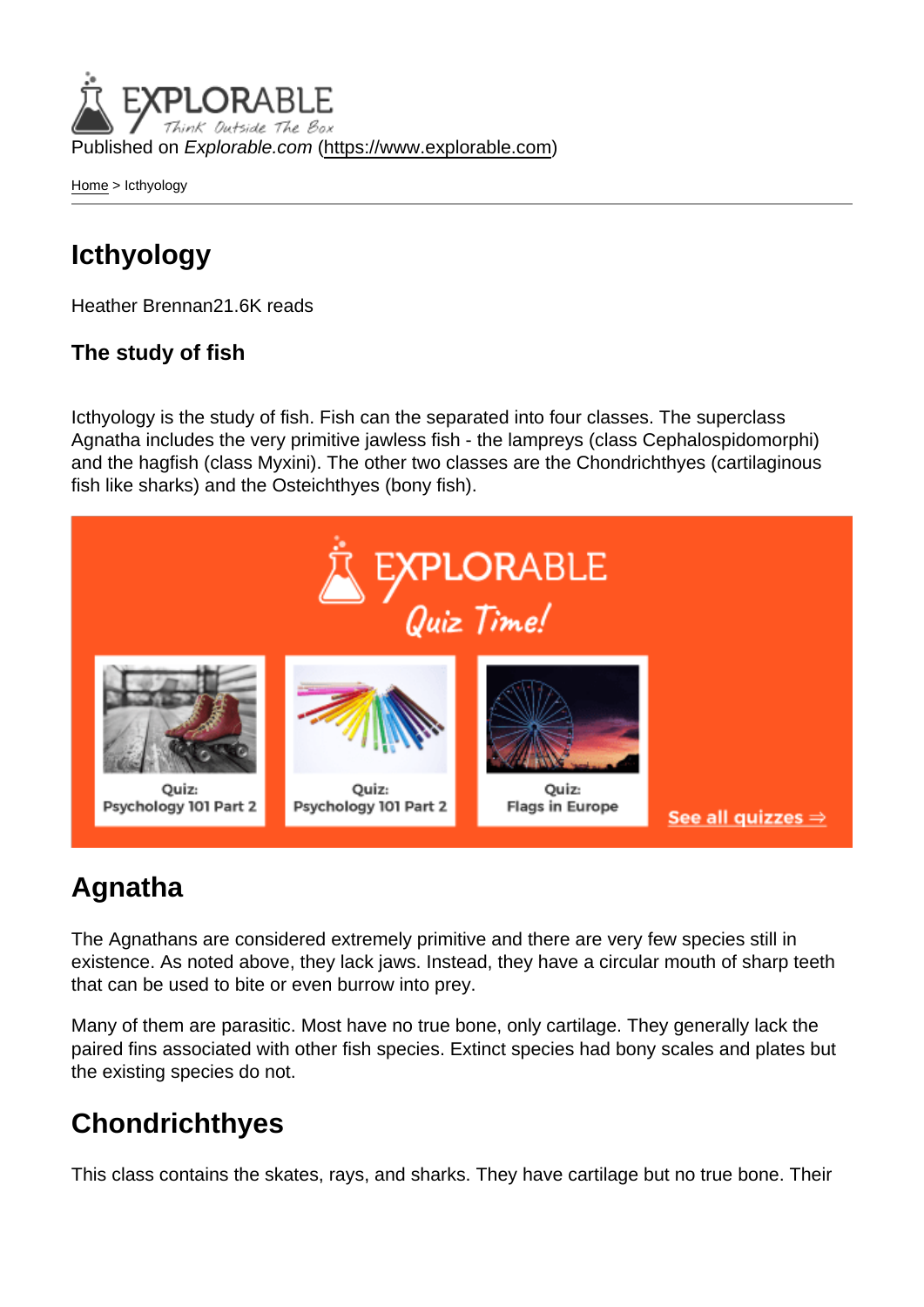teeth and sometimes vertebrae are calcified but are not the same as true bone.

This class of animals is quite old, up to 450 million years with some species changing very little over that time.

These fish lack a swim bladder or lung. This means that they must stay in constant motion to avoid sinking. Motion is also required to move water over their gills for respiration.

They have five to seven pairs of gills with separate, exposed gill slits but no operculum. Like bony fish, they do have paired fins and jaws.

#### **Sharks**

Sharks are scavengers eating anything from garbage and waste to other animals.

They range in size from the minute cookie cutter shark (19 inches in length) to the whale shark which is the biggest of all fish at 49 feet or more. It has been estimated that they may reach as much as 68 feet in length.

There are over four hundred species of shark.

One of the most fascinating things about sharks is their use of electroreception. They have special sensors that allow them to detect the electric current created by the motion of other fish. They use this to help them detect prey and to make up for their weak vision abilities.

## **Osteichthyes**

The [bony fish](http://video.nationalgeographic.com/video/animals/fish-animals/bony-fish/)  $[1]$  are the biggest group of [vertebrates](https://www.explorable.com/vertebrates)  $[2]$  with over 20,000 species. In fact, there are more bony fish than all other types of vertebrates combined.

Unlike the sharks, bony fish have excellent vision. They also have a swim bladder which allows them to remain buoyant in the water.

They are also able to breathe without being in motion due to the presence of the operculum which covers the gills. It can be moved to create motion over the gills without the fish having to swim.

All bony fish have jaws and most of them have many teeth, although some are toothless. The body in most species is covered in dermal scales. The fins of bony fish can be lobed or rayfinned.

There is only one species of lobe-finned fish still in existence, the coelacanth. The rest are rayfinned. This means that the fins have thin, skeletal rays of bone in the fins.

Icthyology offers many fields of study. World fisheries have been overfished and the balance within the environment is being changed dramatically.

For those interested in practical applications, there are many interesting opportunities in nontraditional fields as well as ethology, diversity, and ecological studies.

Source URL: https://www.explorable.com/icthyology